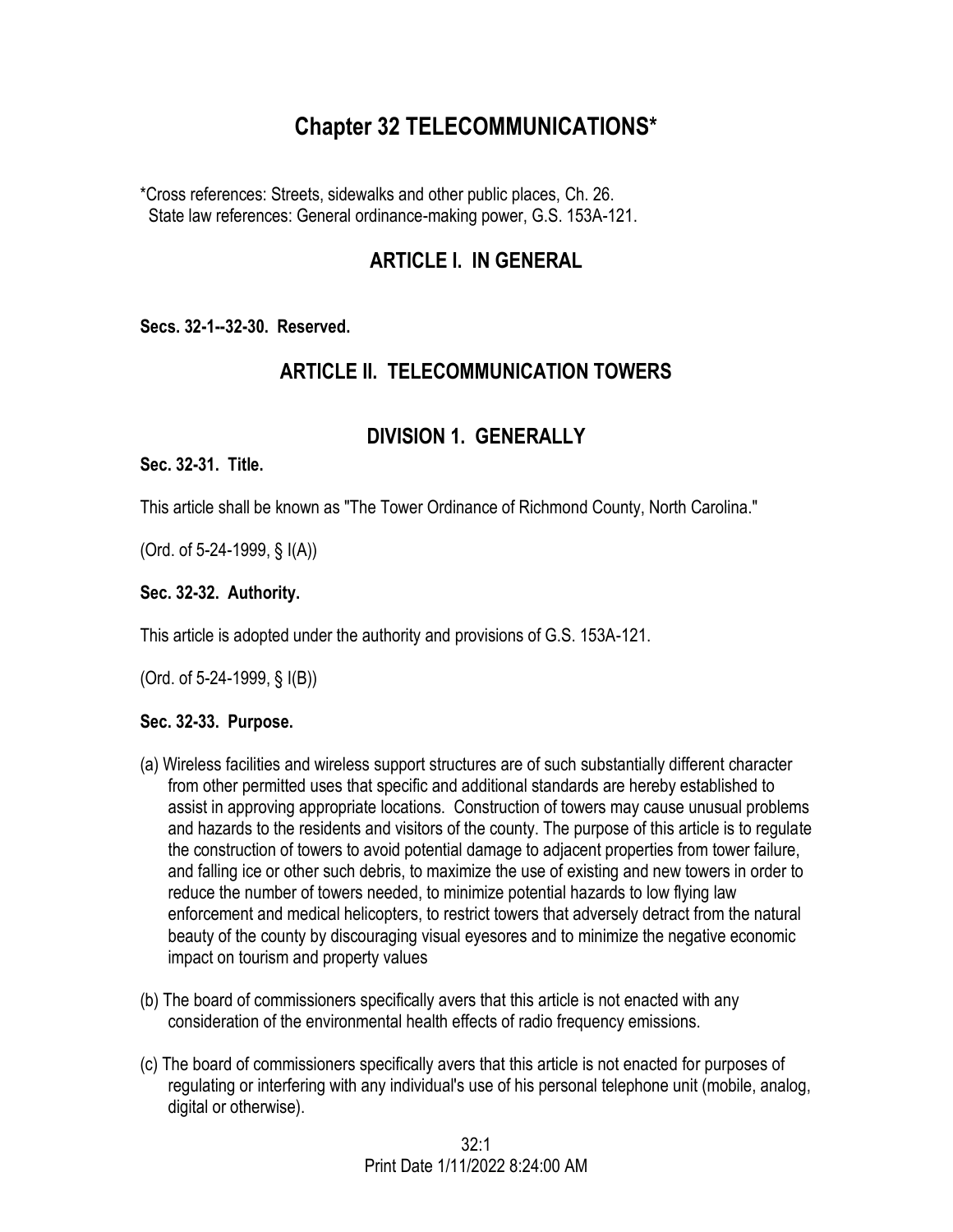- (d) Wireless facilities and wireless support structures regulations are needed in order to promote the health, safety, and general welfare of the public by minimizing the impacts of wireless facilities and wireless support structures on surrounding areas by establishing standards for location, structural integrity, and compatibility. Richmond County wishes to accommodate the growing need and demand for wireless communication services. This section establishes predictable and balanced codes governing the construction and location of wireless facilities and wireless support structures, within the confines of permissible local regulations.
- (e) This section establishes review procedures to ensure that applications for wireless facilities and wireless support structures are reviewed and acted upon within a reasonable period of time. The regulations herein this section helps protect the character of the County while meeting the needs of its citizens to enjoy the benefits of wireless communications services. This section will be updated with the consideration of land compatibility with the goals and objectives of any adopted land use plan for Richmond County

(Ord. of 5-24-1999, § I(C))

### **Sec. 32-34. Jurisdiction.**

This article, the regulations, and the procedures contained in this article shall apply to and govern each and every lot, parcel, or tract of land within the county, outside of the jurisdiction of any incorporated municipality.

(Ord. of 5-24-1999, § I(D))

## **Sec. 32-35. Definitions.**

The following words, terms and phrases, when used in this article, shall have the meanings ascribed to them in this section, except where the context clearly indicates a different meaning:

**Antenna.** Communications equipment that transmits, receives, or transmits and receives electromagnetic radio signals used in the provision of all types of wireless communications services.

**Applicable codes.** The North Carolina State Building Code and any other uniform building, fire, electrical, plumbing, or mechanical codes adopted by a recognized national code organization together with State or local amendments to those codes enacted solely to address imminent threats of destruction of property or injury to persons.

**Application.** -A request submitted by an applicant to the local government for a permit to collocate wireless facilities or to approve the installation, modification, or replacement of a utility pole, city utility pole, or a wireless support structure.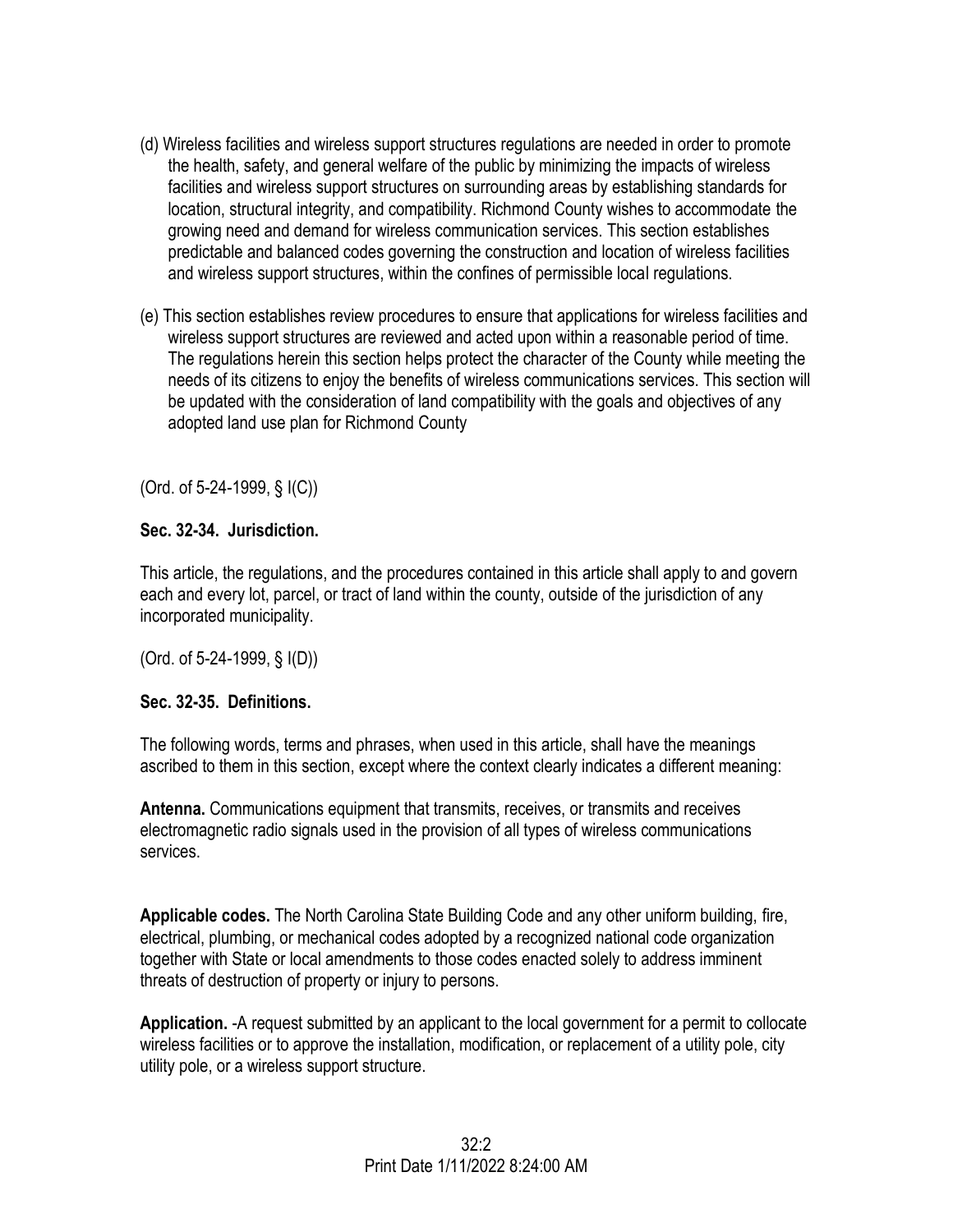**Base station.** - A station at a specific site authorized to communicate with mobile stations, generally consisting of radio receivers, antennas, coaxial cables, power supplies, and other associated electronics.

**Building permit**. - An official administrative authorization issued by the local government prior to beginning construction consistent with the provisions of G.S. 160D-1110

**Collocation.** - The placement, installation, maintenance, modification, operation, or replacement of wireless facilities on, under, within, or on the surface of the earth adjacent to existing structures, including utility poles, city utility poles, water towers, buildings, and other structures capable of structurally supporting the attachment of wireless facilities in compliance with applicable codes. The term does not include the installation of new utility poles, city utility poles, or wireless support structures.

**Communications facility***.* - The set of equipment and network components, including wires and cables and associated facilities used by a communications service provider to provide communications service.

**Communications service.** - Cable service as defined in 47 U.S.C. § 522(6), information service as defined in 47 U.S.C. § 153(24), telecommunications service as defined in 47 U.S.C. § 153(53), or wireless services

**Communications service provider**. - A cable operator as defined in 47 U.S.C. § 522(5); a provider of information service, as defined in 47 U.S.C. § 153(24); a telecommunications carrier, as defined in 47 U.S.C. § 153(51); or a wireless provider.

**Construction** means any new construction, reconstruction, alteration, or expansion of a new or existing tower.

**Eligible facilities request.** - A request for modification of an existing wireless tower or base station that involves collocation of new transmission equipment or replacement of transmission equipment but does not include a substantial modification.

**Equipment enclosure** – An enclosed structure, cabinet, or shelter used to contain radio or other equipment necessary for the transmission or reception of wireless communication signals.

**Fall area** means a circle whose center is the base of a telecommunications tower and whose radius is equal to 100% of the height of the tower.

**Micro wireless facility.** - A small wireless facility that is no larger in dimension than 24 inches in length, 15 inches in width, and 12 inches in height and that has an exterior antenna, if any, no longer than 11 inches.

**Person** means any individual, partnership, firm, association, joint venture, public or private institution, utility, cooperative, interstate body, the state of North Carolina and its agencies and political subdivisions or other legal entity.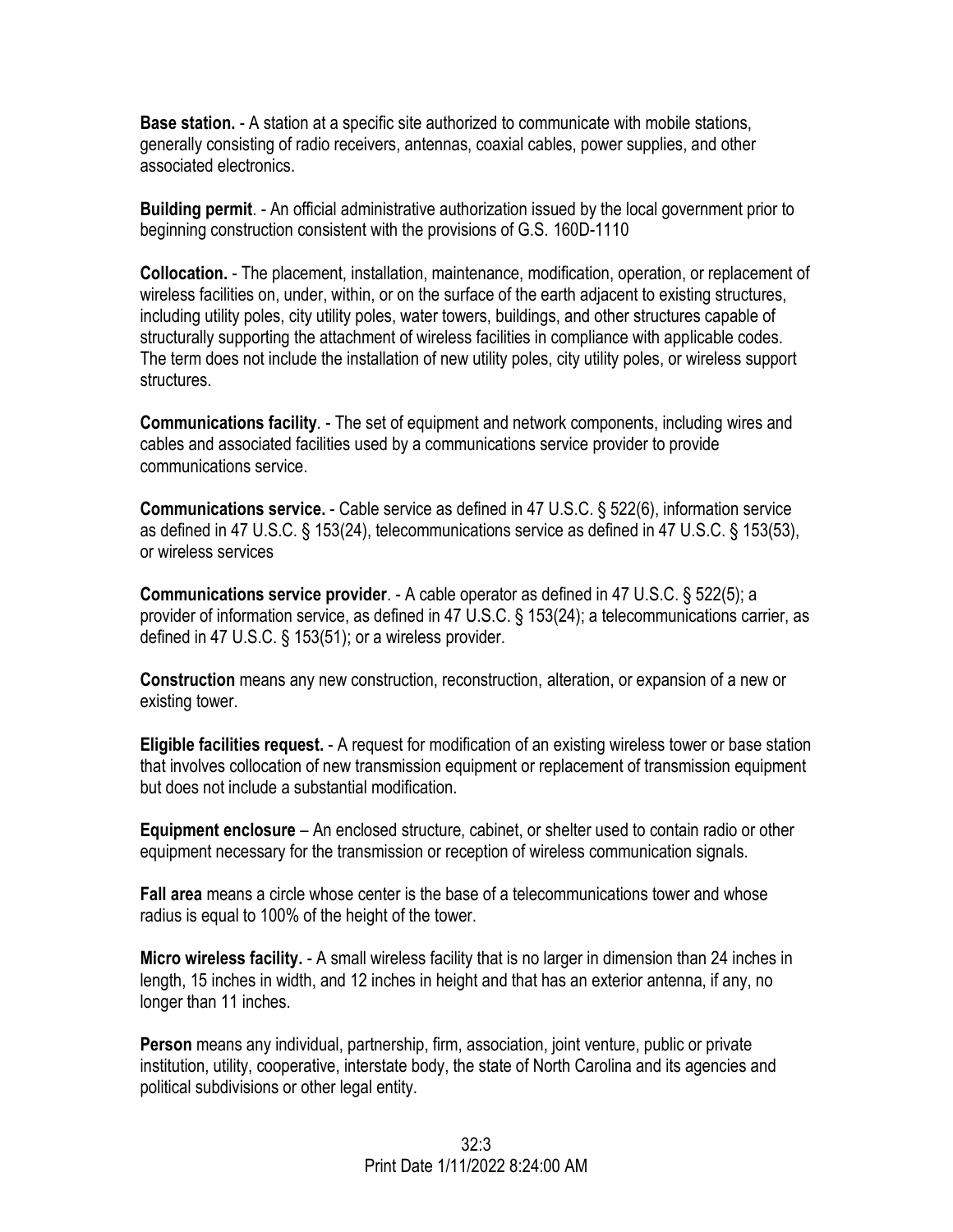**Structure** means anything constructed or erected, including, but not limited to, buildings, that requires location on the land or attachment to something having permanent location on the land.

**Search ring** – The area within which a wireless facility must be located in order to meet service objectives of the wireless service provider using the wireless facility or wireless support structure.

**Substantial modification***.* - The mounting of a proposed wireless facility on a wireless support structure that substantially changes the physical dimensions of the support structure. The burden is on the local government to demonstrate that a mounting that does not meet the listed criteria constitutes a substantial change to the physical dimensions of the wireless support structure. A mounting is presumed to be a substantial modification if it meets any one or more of the following criteria:

- a. Increasing the existing vertical height of the structure by the greater of (i) more than ten percent (10%) or (ii) the height of one additional antenna array with separation from the nearest existing antenna not to exceed 20 feet.
- b. Except where necessary to shelter the antenna from inclement weather or to connect the antenna to the tower via cable, adding an appurtenance to the body of a wireless support structure that protrudes horizontally from the edge of the wireless support structure the greater of (i) more than 20 feet or (ii) more than the width of the wireless support structure at the level of the appurtenance.
- c. Increasing the square footage of the existing equipment compound by more than 2,500 square feet.

**Telecommunications tower** means any tower or structure erected for the purpose of supporting one or more antennas designed to transmit or receive signals (e.g., telephonic, radio, television, or microwave). Below are definitions of the subclass of this element:

- 1. Class I: Structures used for services that are optional or where a delay in returning the services would be acceptable such as: residential wireless and conventional 2-way radio communications; television, radio and scanner reception; wireless cable and internet; amateur and CB radio communications. These are structures that due to height, use or location represent a low hazard to human life and damage to property in the event of failure.
- 2. Class II: Structures used for services that may be provided by other means such as: commercial wireless communications; cellular, PCS, CATV, and microwave communications. These are structures that due to height, use or location represent a substantial hazard to human life and/or damage to property in the event of failure.
- 3. Class III: Structures used primarily for essential communications such as: television and radio broadcasting; civil or national defense; emergency, rescue, or disaster operations; military and navigation facilities.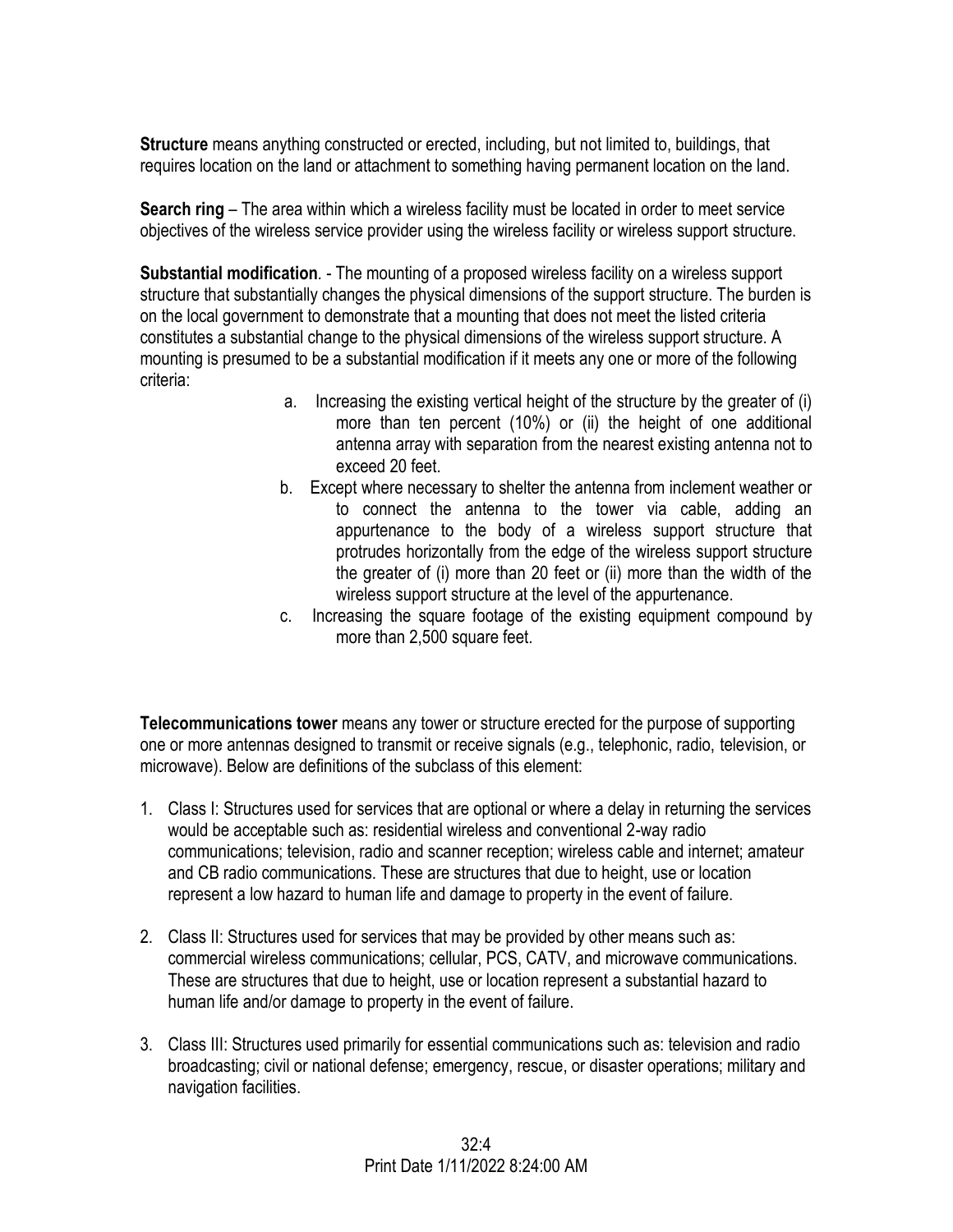**Tower height** means the vertical distance measured from ground to the uppermost point of the tower.

**Tower Permit** – a permit issued in accordance with this Article by the Planning and Zoning Board of Adjustment

**Utility pole** – A structure that is designed for and used to carry lines, cables, or wires for telephone, cable television, or electricity, or to provide lighting.

**Water tower.** - A water storage tank, a standpipe, or an elevated tank situated on a support structure originally constructed for use as a reservoir or facility to store or deliver water.

**Wireless facility**. - Equipment at a fixed location that enables wireless communications between user equipment and a communications network, including (i) equipment associated with wireless communications and (ii) radio transceivers, antennas, wires, coaxial or fiber-optic cable, regular and backup power supplies, and comparable equipment, regardless of technological configuration. The term includes small wireless facilities. The term does not include any of the following:

- a. The structure or improvements on, under, within, or adjacent to which the equipment is collocated.
- b. Wireline backhaul facilities.
- c. Coaxial or fiber-optic cable that is between wireless structures or utility poles or city utility poles or that is otherwise not immediately adjacent to or directly associated with a particular antenna.

**Wireless infrastructure provider.** - Any person with a certificate to provide telecommunications service in the State who builds or installs wireless communication transmission equipment, wireless facilities, or wireless support structures for small wireless facilities but that does not provide wireless services.

**Wireless provider.** - A wireless infrastructure provider or a wireless services provider.

**Wireless services.** - Any services, using licensed or unlicensed wireless spectrum, including the use of Wi-Fi, whether at a fixed location or mobile, provided to the public using wireless facilities.

**Wireless services provider.** - A person who provides wireless services.

**Wireless support structure** – A new or existing structure, such as a monopole, lattice tower, or guyed tower that is designed to support or capable of supporting wireless facilities. A utility pole is not a wireless support structure.

(Ord. of 5-24-1999, § II, Ord 5-12-2010)

Cross references: Definitions generally, § 1-2.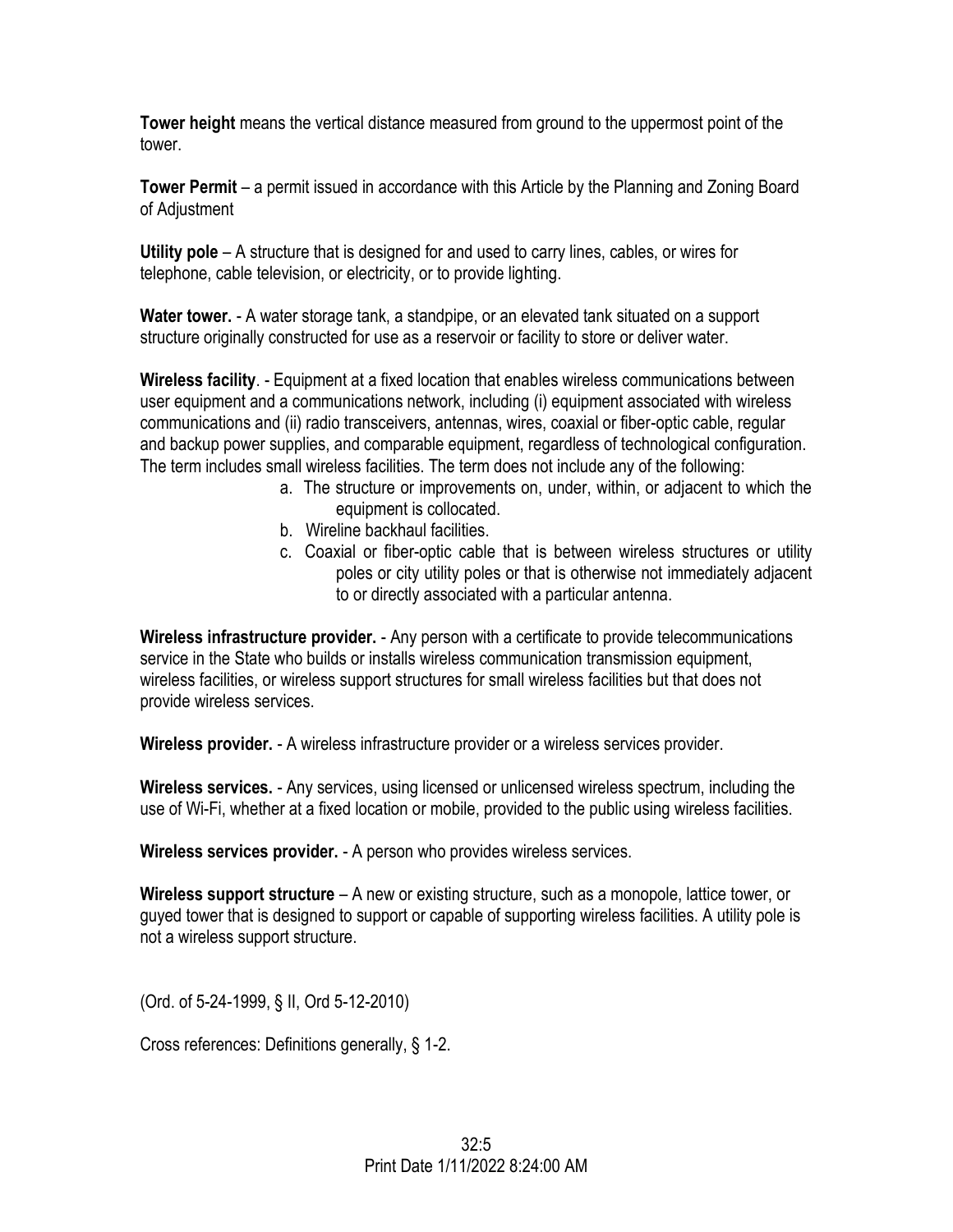**Secs. 32-36--32-55. Reserved.** 

# **DIVISION 2. REGULATION OF TOWERS**

#### **Sec. 32-56. Tower Permits required.**

No tower over 50 feet (90 feet for Amateur (HAM) Radio Tower, [NCGS 153A-341.2]) shall be constructed, altered, reconstructed, or expanded until a county tower permit is obtained as provided in this article. No tower permit shall be issued that is not in compliance with this article. No building permit shall be issued for any tower subject to this article that has not received a tower permit.

(Ord. of 5-24-1999, § III(A))

### **Sec. 32-57. Enforcement officer.**

For purposes of this article, the County Planning Director shall be the Enforcement Officer of this article. The Enforcement Officer or his appointee shall administer and enforce all provisions of this article.

(Ord. of 5-24-1999, § III(B))

### **Sec. 32-58. Permit application.**

Tower permit applications are available from the County Planning Department.

(Ord. of 5-24-1999, § III(C))

#### **Sec. 32-59. Application fee.**

All tower permits issued in accordance with this Chapter, shall be subject to the following fee schedule telecommunication tower class as defined: Class I - \$150 – In connection with a Special Use Permit Class II - \$2,500 – In connection with a Special Use Permit

Class III - \$150 – In connection with a Special Use Permit (Governmental – No Fee

(Ord. of 5-12-2101)

#### **Sec. 32-60. Issuance of permit.**

Following the approval of any tower permit application by the Richmond County Planning and Zoning Board of Adjustment, the Enforcement Officer shall issue a tower permit. All conditions of the approval shall appear on the face of the Tower Permit. The applicant shall acknowledge and agree to permit conditions as approved. If a building permit is not obtained within 12 months after the tower permit is issued, the tower permit shall expire.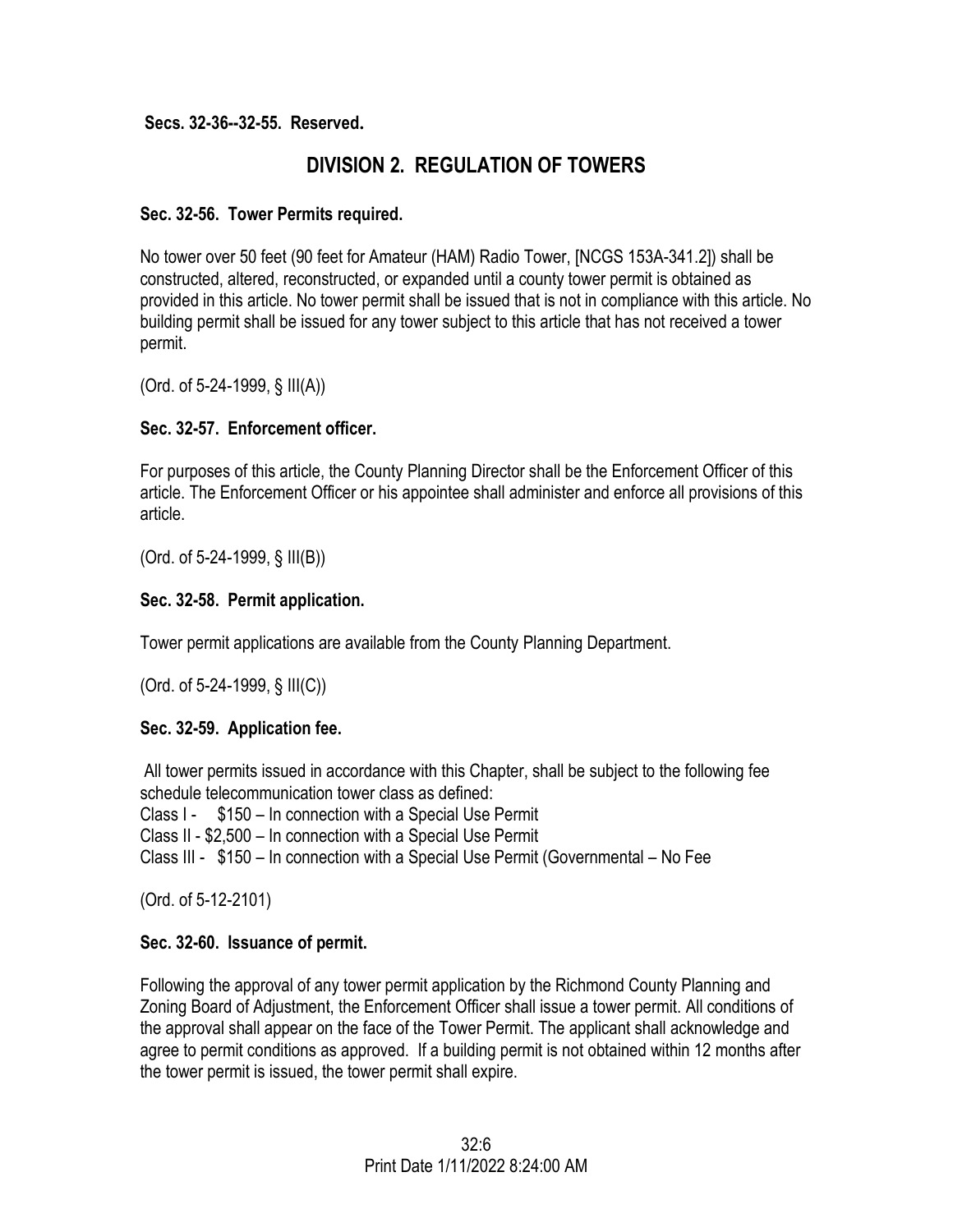(Ord. of 5-24-1999, § III(E))

#### **Sec. 32-61. Variances, Enforcements and Appeals**

The Board of Adjustments is charged with hearing and deciding on cases involving Variances of the regulation found within this Article. The Board of Adjustment also charged with hearing and deciding on any appeals brought from any order or decision from the enforcement officer. The Board of Adjustment process and policies are found in Chapter 20, Article II of the Richmond County Code of Ordinances

(Ord 5-12-2010)

#### **Sec. 32-62. Criminal sanctions.**

Please refer to Section 1-6 of the Richmond County Code of Ordinances

(Ord 5-12-2010)

#### **Sec. 32-63. Remedies.**

Please refer to Section 1-6 of the Richmond County Code of Ordinances

(Ord 5-12-2010)

#### **Sec. 32-64. Appeals.**

The Board of Adjustments is charged with hearing and deciding on cases involving Variances of the regulation found within this Article. The Board of Adjustment also charged with hearing and deciding on any appeals brought from any order or decision from the enforcement officer. The Board of Adjustment process and policies are found in Chapter 20, Article II of the Richmond County Code of Ordinances

(Ord 5-12-2010)

**Secs. 32-65--32-80. Reserved.** 

# **DIVISION 3. PROCEDURES**

## **Sec. 32-81. Application submission and review process.**

(a) A completed tower permit application and five copies of all supporting documentation identified in section 32-82, below shall be submitted to the Enforcement Officer for review.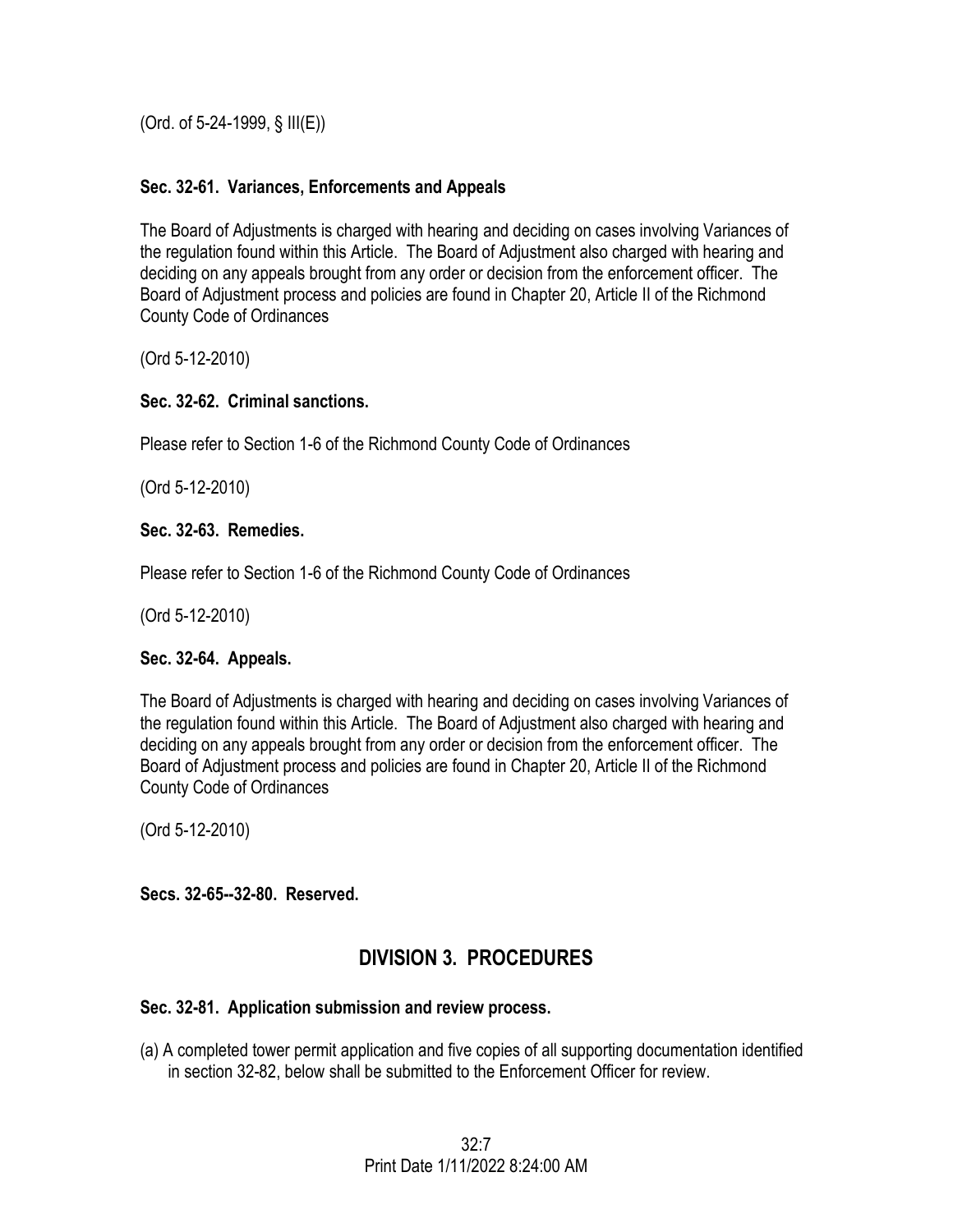- (b) The Enforcement Officer shall review the completed tower permit application for compliance with section 32-82. Any application not containing all information required by section 32-82 shall be returned to the applicant for correction and resubmission.
- (c) The Enforcement Officer shall submit the application and all materials to the Richmond County Planning and Zoning Board of Adjustment to be heard as a Special Use Application. All procedures and requirements of the quasi-judicial hearing shall be observed in accordance with standard practices.

(Ord. of 5-24-1999, § IV(A), Ord 5-12-2010))

### **Sec. 32-82. Requirements for site development tower design plans.**

The site development plan and preliminary design plan shall contain the following information and be part of the tower permit application:

- (1) For Class I Towers as defined the site development plan shall be prepared and contain the following:
	- a. The tower applicant's name and property owner's name and their addresses, scale, north arrow, vicinity map, tax parcel identification number, and the tower's latitude and longitude coordinates;
	- b. The name, address, person preparing the site development plan;
	- c. The boundary lines of the parcel that will contain the proposed tower and its fall area;
	- d removed.
	- e. All identifiable structures located on the parcel, all private and public roads, highways, and underground and overhead utilities;
	- f. All existing towers on the property or any towers whose fall area encroaches onto the property;
	- g. The proposed tower's location, the proposed fall area and the location of all support structures and guy line anchors;
	- h. The latitude and longitude of the proposed location of the tower
	- i. The ground elevation of the proposed tower's base, all proposed support structures, property corners, and a permanent site benchmark. All elevations shall be determined by using the National Geodetic Vertical Datum of 1988; and
	- j. All proposed access roads, easements or rights-of-way on or to the site, and any other improvements to the site.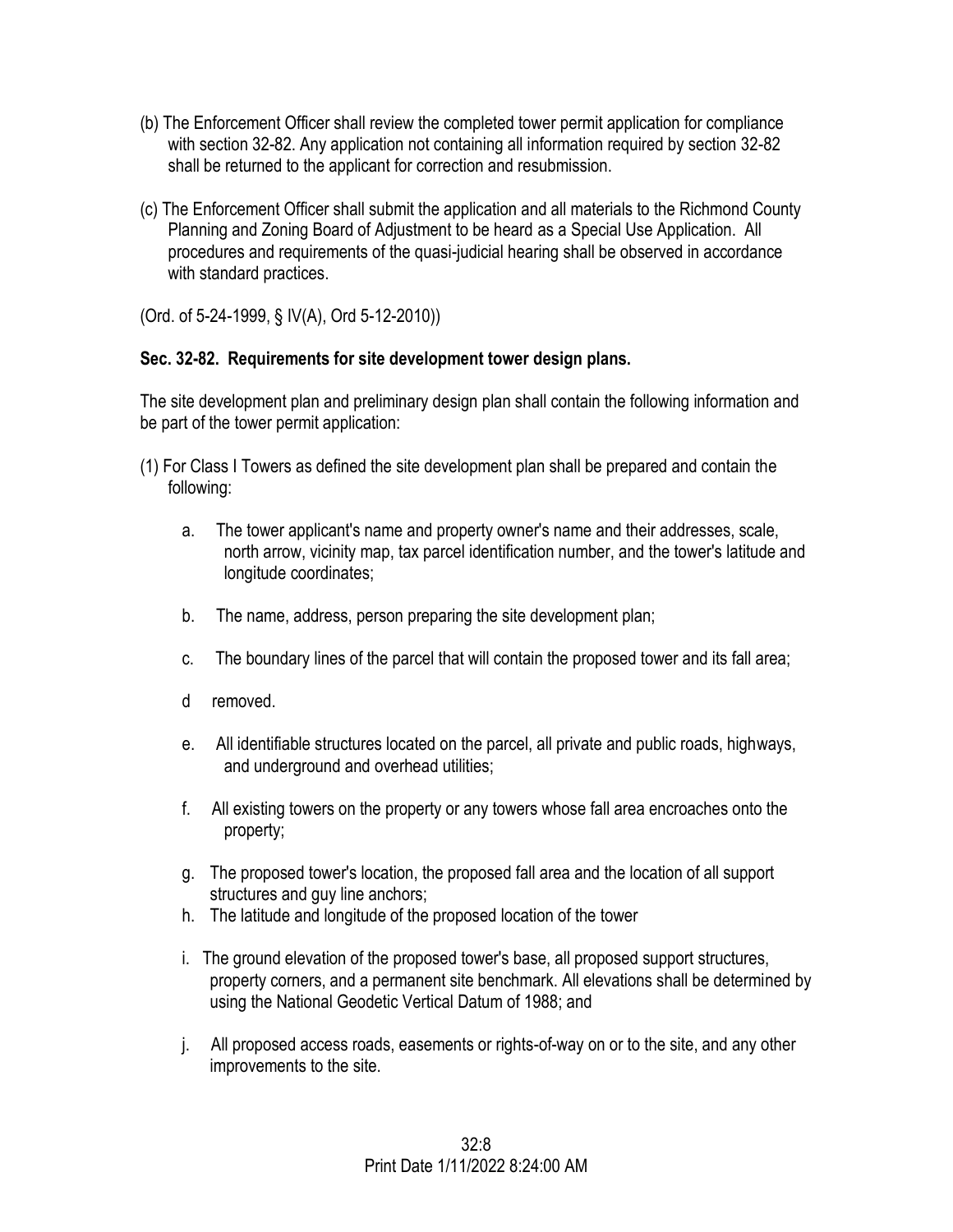- (2) For Class II and III Towers as defined, the preliminary tower design and site plan shall be prepared by a Registered Professional Engineer and contain the following the items in subsection 1 above as well as:
	- a. The tower permit applicant's name and address, scale, north arrow, vicinity map and tax parcel identification number;
	- b. The name, address, signature and seal of the engineer preparing the preliminary tower design plan;
	- c. A plan showing the base of the tower and the foundations for all guy line anchors and support structures, all proposed buildings and any other proposed improvements including access roads and utility connections within and to the proposed site;
	- d. A tower elevation showing the proposed lighting, all proposed antennas and other appendages;
	- e. An elevation of each proposed set of guy line anchors; and
	- f. The proposed tower design loads.
	- g. The latitude and longitude of the proposed location of the tower
	- h. A vicinity map illustrating the location of other towers over 35 feet above ground level (agl) within a 3-mile (search ring) area surrounding the proposed site.
- (3) A map and description showing the service area for the proposed tower's antenna and/or other devices.
- (4) The applicant shall provide written statements from the Federal Aviation Administration (FAA) and the Federal Communications Commission (FCC) showing that the proposed tower complies with all permit regulations administered by that agency or evidence that the proposed tower is exempt from those regulations.
- (5) The applicant shall identify all other possible alternatives considered within the service area for the proposed tower's antenna and/or other devices and explain why the proposed tower is necessary and why existing towers and structures (e.g., Duke Power or Carolina Power and Light transmission towers) cannot accommodate the proposed antenna and/or other devices.
- (6) The applicant shall identify and illustrate on the site plan any variance to this Article, the reason for seeking the variance and any measures that are proposed to mitigate possible adverse affects of the proposed variance.

(Ord. of 5-24-1999, § IV(B), Ord. 5-12-2010))

#### **Sec. 32-83. Tower approval standards.**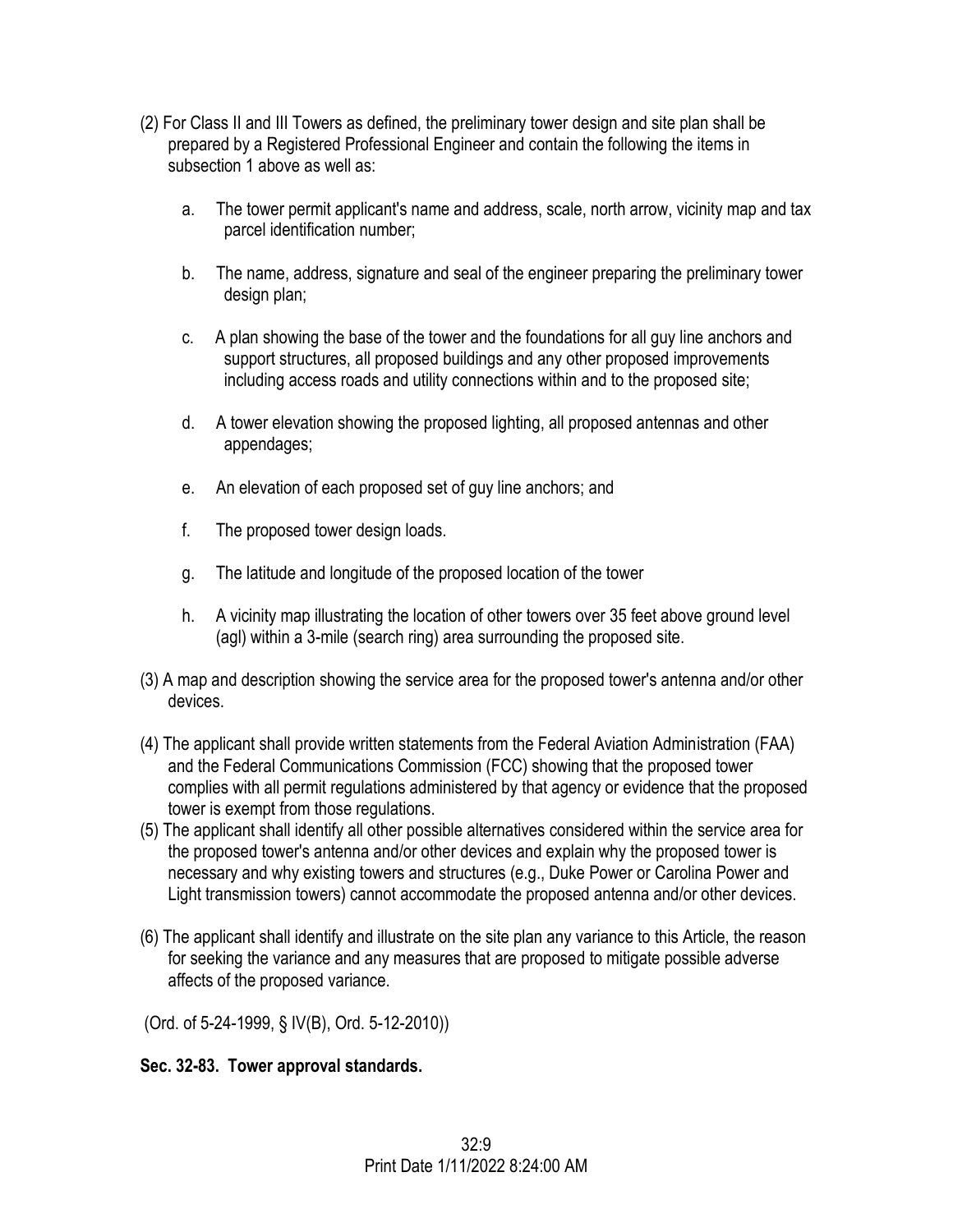- (a) Any proposed tower shall provide a needed service or benefit to the residents of the county and the surrounding area that cannot otherwise be met.
- (b) Towers shall be sited to contain all debris from tower failure on-site. The minimum distance from the tower's base to the property line or legal area of easement shall be equal to the fall radius as defined herein.
- (c) *removed*
- (d) Tower lighting shall not exceed the minimum standards of the Federal Aviation Administration for a red obstruction lighting system contained in Advisory Circular No. 70/7460-IF, dated September 27, 1978, as amended.
- (e) To defeat unauthorized access, the base of the tower shall be surrounded by a fence or wall at least eight feet in height unless the tower is constructed entirely on a building over eight feet in height.
- (f) Any telecommunications tower shall be engineered and constructed to accommodate two additional antennas that are at least as large as the largest proposed antenna identified in subsection 32-82(2) d.

#### (g) *removed*

- (h) Tower may not exceed 200 feet in height, unless approved by the Richmond County Planning and Zoning Board of Adjustment after illustrating a public need.
- (i) Towers shall be blended with the natural surroundings as much as possible. Colors and materials shall be used that are compatible with the surrounding area, except when otherwise required by applicable federal or state regulations.
- (j) The tower and equipment shall be located, designed, and/or screened to blend with the existing natural, or built surroundings to reduce the visual impacts as much as possible, and to be compatible with neighboring land uses and the character of the community.
- (k) Any tower not in use for two continuous years shall be removed within 120 days after the tower owner and the current property owner have received written notice by the Enforcement Officer or the County Manager. The written notice, mailed return receipt requested, shall be delivered to both the tower owner identified on the tower permit application and the current property owner.
- (l) Property located within the tower's fall area shall not be subdivided as long as the tower is standing.
- (m) A sign identifying the owner and/or operator of the tower and an emergency telephone number shall be displayed in a clearly visible location on the tower's premises.
- (n) Co-location: Prudent and reasonable efforts must be made to co-locate a new cellular antenna on existing wireless support structures, or other structures. A co-location analysis is required

 $32.10$ Print Date 1/11/2022 8:24:00 AM